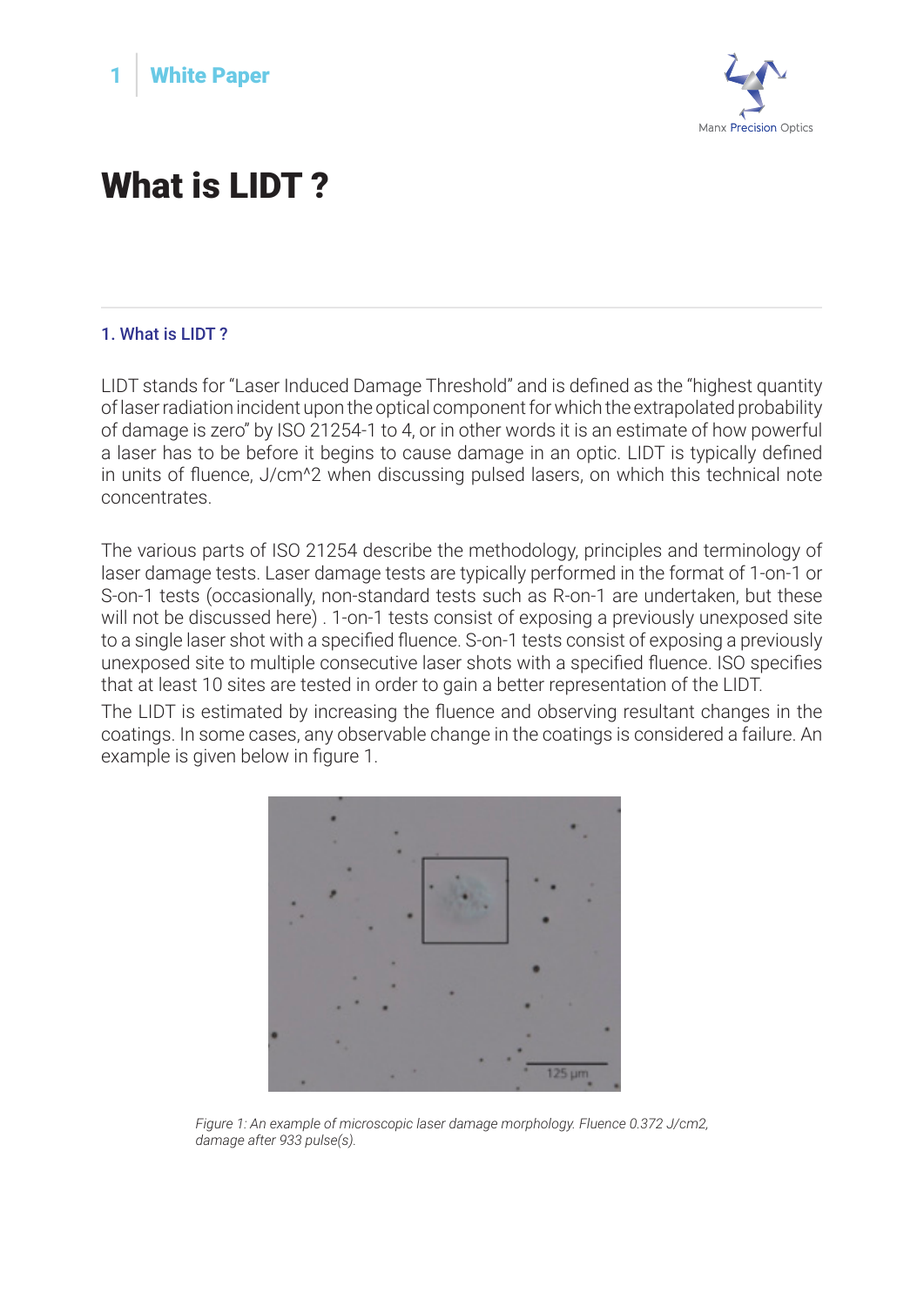



*Figure 2: A typical damage probability plot. Fluences below the LIDT typically cause no damage until they approach it.* 

Estimates of LIDT may be influenced by a number of factors such as the cleanliness of the testing facility and the optics themselves as well as effects such as laser conditioning. The pulse diameter and duration are also significant factors, and so LIDTs are often given with specified pulse characteristics. There are approximate methods that can be used to scale LIDT for lasers with different specifications. Within the nanosecond/microsecond regime one can estimate LIDT for a certain wavelength, diameter and pulse duration from an LIDT given with a different set of parameters. The scaling law is given by the equation below.

$$
LIDT_{New} = \sqrt{\frac{\tau_{New}}{\tau_{Old}}} \times (\frac{\lambda_{New}}{\lambda_{Old}}) \times (\frac{D_{Old}}{D_{New}})^{2} \times LIDT_{Old}
$$

Sub-nanosecond scale pulses do not obey this scaling law as different damage mechanisms dominate for such short pulse durations. While LIDT in the femtosecond regime appears to be strongly related to the electron band gap of the materials, thereby providing a 'natural' upper limit to the LIDT, the LIDT in the pico-second regime is still far from being fully understood. As such, the exact nature of laser damage is still being actively researched. The main culprits are defects/contamination within the optical coating, coating material absorption and the resulting response of the coating to high electric field densities. For example, absorbing defects can be heated to a plasma state causing a circular pit to form as the top-most layers fail.